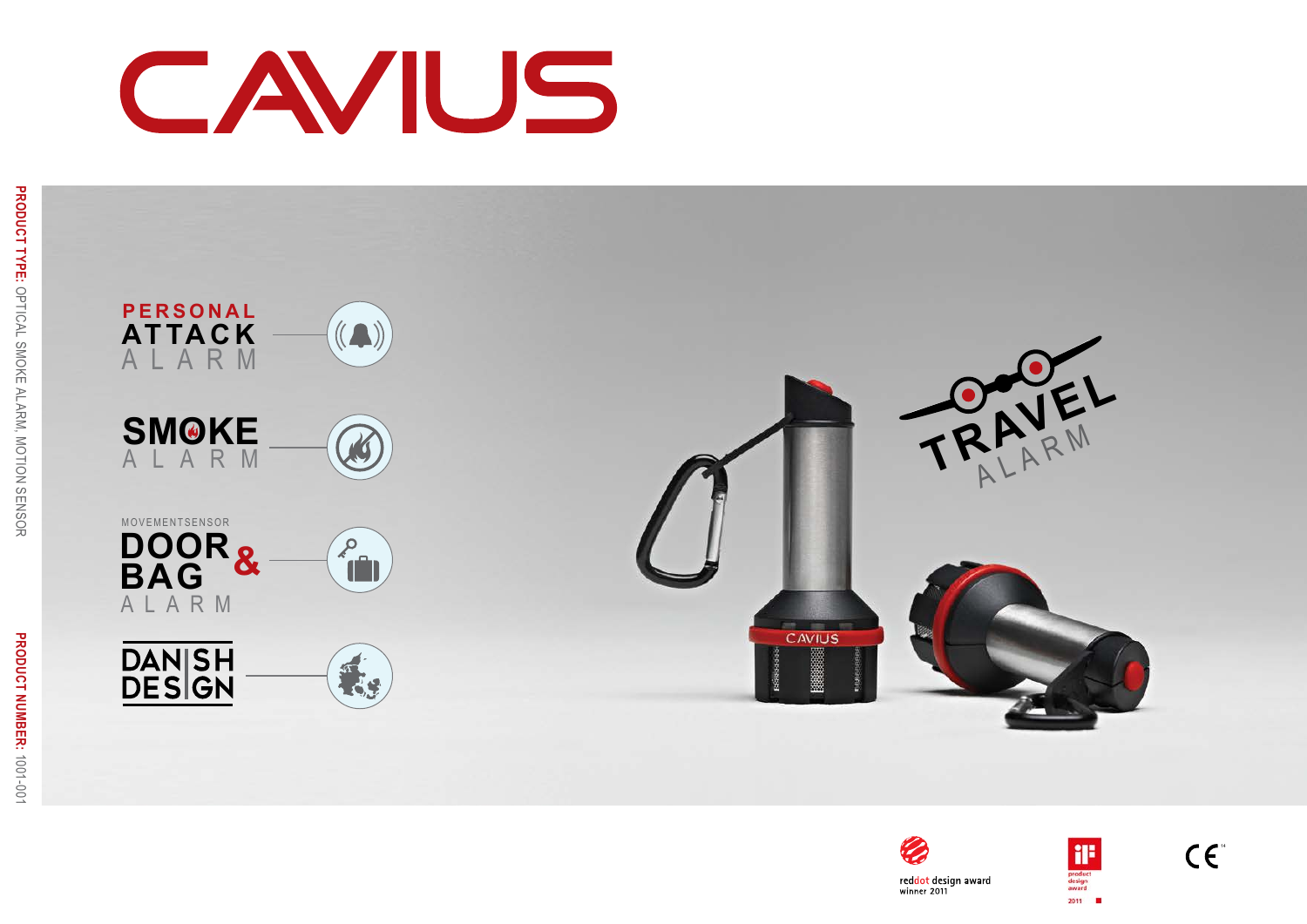# **PRODUCT DATA:**

**SMOKE ALARM TYPE:** Optical Smoke Alarm and motion detector device

#### **USAGE:**

Designed for added safety when travelling. Smoke detector to be activated when staying at hostels and hotels with low safety level.Motion sensor to be activated and device to be placed in front of door or hooked onto thebackpack etc. Attack alarm to be activated in unsafe situations. Carabina clip included for easy attachment to bags, belts etc.

#### **FUNCTION:**

Travel alarm with 3 functions: 1. Attack alarm.

2. Smoke alarm.

3. Motion alarm.Both smoke alarm and motion alarm mode can be activated at the same time.

#### **ISOTOPE ACTIVITY:**

DC

# **OPERATION AC/DC:**

1 x 1,5v AA battery

**BATTERY TYPE:**

1 x 1,5v AA battery

#### **BATTERY LIFE:** Minimum 5 year life in normal operating condition as described above.

#### **PRODUCT TYPE:** OPTICAL SMOKE ALARM, MOTION SENSOR **PRODUCT NUMBER:** 1001-001

#### **SOUND:**

Audible indicator min. 90 dB @ 1 meter in anechoic chamner.

#### **SOUND PATTERN:**

Alarm sound is a continuos sound, sweeping from high to low tone for maximum alertness.

#### **VISIBLE INDICATOR:**

Smoke function mode: Yellow LEDMotion function mode: Green LEDAlarm mode: Red LED

### **WARRANTY:**

1 year.

**PRODUCT WEIGHT (GR):** 60 gr. (including 1 x AA battery).

**OPERATING TEMPERATURE:** +4ºC to +38ºC (tested from 0 degrees to 55 degrees).

**OPERATING HUMIDITY:** Up to 90% RH non-condensing

#### **APPROVALS:**

CE / EMC ROHS REACH

# **CE TESTING INSTITUTE:**

ITS

**AWARDS:** Red Dot 2011 Design



reddot design award<br>winner 2011

Awards IF 2011 Design Award



**ASSOCIATIONS:** Cavius is member of GIFSID, manufacturers' association of domestic fire safety equipment

**STORAGE TEMPERATURE:** -20ºC to +60ºC

**STORAGE HUMIDITY:** Up to 93% RH non-condensing

www.cavius.com **CONTACT**

Manufacturer: Cavius Aps, DK8600 **MANUFACTURER**